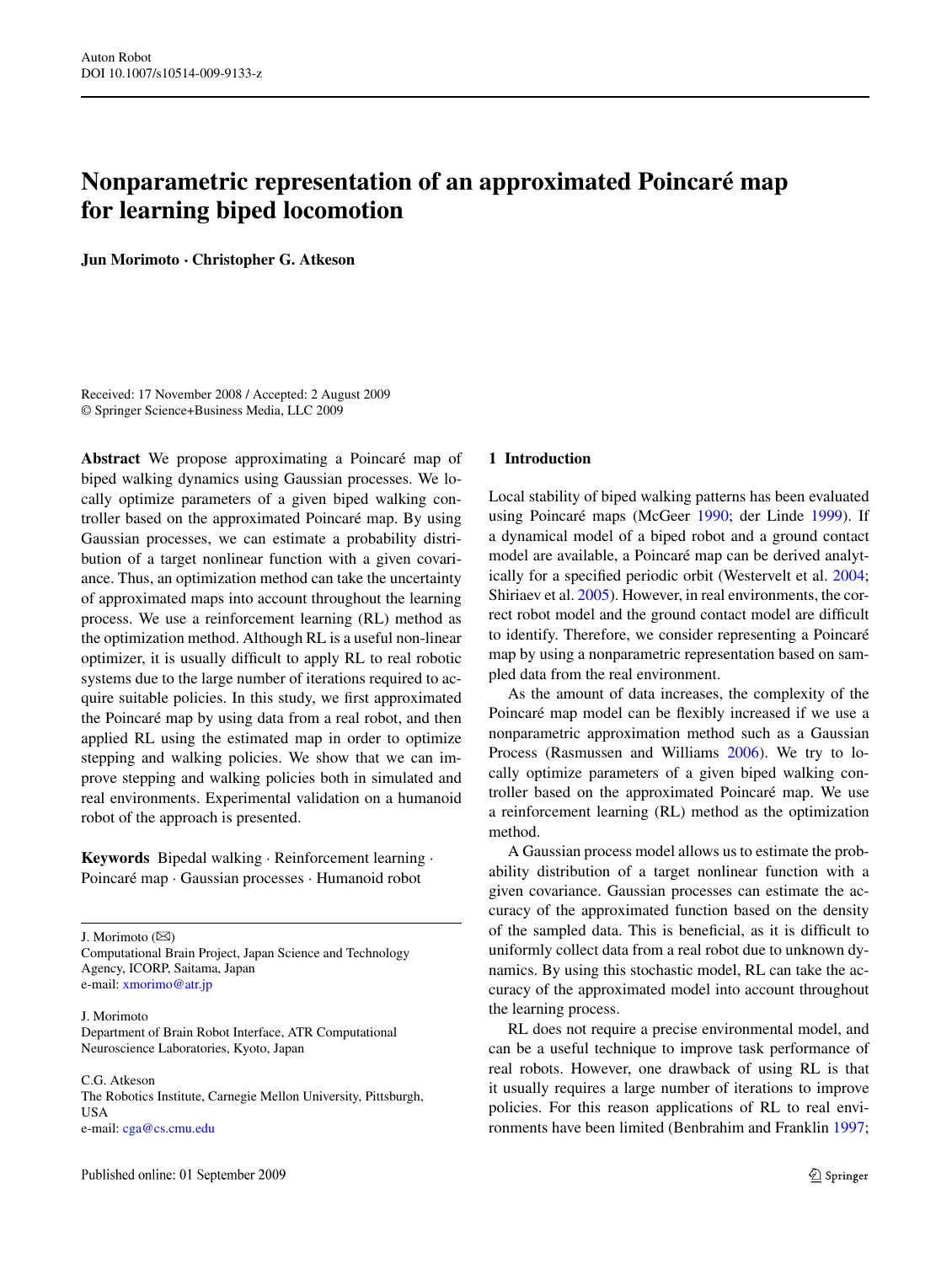<span id="page-1-0"></span>

**Fig. 1** (**A**) 3D biped simulation model. Height: 1.6 m, total weight: 95 kg. (**B**) Small humanoid robot used in the experiment

Morimoto and Doya [2001](#page-12-0); Tedrake et al. [2004](#page-12-0); Morimoto and Atkeson [2007](#page-12-0); Matsubara et al. [2006](#page-12-0); Endo et al. [2008](#page-11-0); Peters and Schaal [2008\)](#page-12-0).

Methods to improve policy parameters by using inaccurate models have been studied in Atkeson and Schaal [\(1997](#page-11-0)), Atkeson [\(1998](#page-11-0)), Abbeel et al. [\(2006](#page-11-0)). In our approach, we propose the use of a task specific stochastic model instead of using a robot in a real environment to improve a policy.

In this study, we focus on improving the locomotive performance of biped robots as an application of our learning framework. The dynamics of biped robots characteristically include contact and collision with the ground. Modeling the interaction with the ground is difficult in general. Using RL methods can be a suitable approach to improve a walking policy. We directly approximate Poincaré maps of stepping and walking dynamics without explicitly identifying rigid body inertial parameters and without the use of a ground contact model.

To show the learning performance on robots which have different kinematics and dynamics, we apply our learning framework to a 3D biped simulation model (see Fig.  $1(A)$ ) and a small humanoid robot (see Fig. 1(B)).

In our approach, 1) we first construct a stepping and a walking controller (Morimoto et al. [2006](#page-12-0), [2008](#page-12-0)) introduced in Sect. 2. We use simple periodic functions (sinusoids) as desired joint trajectories, where the phases of the sinusoids are modulated by the phase of the robot dynamics. Then, 2) we control the amplitude of the sinusoids according to the current state of the robot to improve locomotive performance.

In Sect. [3,](#page-2-0) our learning method, which uses approximated Poincaré maps of stepping and walking dynamics is introduced. In Sect. [4](#page-4-0), we explain how we apply a Gaussian process model to approximate stepping and walking dynamics. In Sect. [5](#page-5-0), we describe implementation of a RL method for our learning framework, that uses the dynamics approximated by a Gaussian process.



**Fig. 2** Joint index of biped model: (**A**) Roll joints for lateral movements. (**B**) Pitch joints for lateral and forward movements

#### **2 Periodic pattern generator**

Our biped controller uses a coupled oscillator model to modulate the phase of sinusoidal patterns. The aim of using a coupled oscillator model is to synchronize periodic patterns generated by the controller with the dynamics of the robot. To use the coupled oscillator model, detection of the phase of the robot is needed. We introduce a method to detect robot phase in Sect. 2.1. We briefly explain phase coordination for biped walking in Sect. 2.2. We use simple sinusoidal patterns as nominal trajectories for each joint. We describe the design of the nominal trajectories for stepping movements in Sect. [2.3](#page-2-0), and walking movements in Sect. [2.4](#page-2-0). Conventions for representing joint movement are presented in Fig. 2.

# 2.1 Phase detection

By using the oscillator model, we can independently design the phase dynamics and amplitude of periodic walking patterns (Tsuchiya et al. [2003\)](#page-12-0). However, to take the sensory information into account in the oscillator system, we need to explicitly detect the phase of the robot dynamics.

As shown by our previous study (Morimoto et al. [2006,](#page-12-0) [2008\)](#page-12-0), we can use the center of pressure *ycop* and the velocity of the center of pressure  $\dot{y}_{cop}$  to detect the phase of the robot dynamics:

$$
\phi(\mathbf{y}_{cop}) = -\arctan\left(\frac{\dot{y}_{cop}}{y_{cop}}\right),\tag{1}
$$

where  $y_{\text{cop}} = (y_{\text{cop}}, \dot{y}_{\text{cop}})$  (see Fig. [3](#page-2-0)). We use a simplified COP detection method introduced in Morimoto et al. ([2006](#page-12-0), [2008\)](#page-12-0).

## 2.2 Phase coordination

In this study, we use four oscillators with phases  $\phi_c^i$ , where  $i = 1, 2, 3, 4$ . We introduce coupling between the oscillators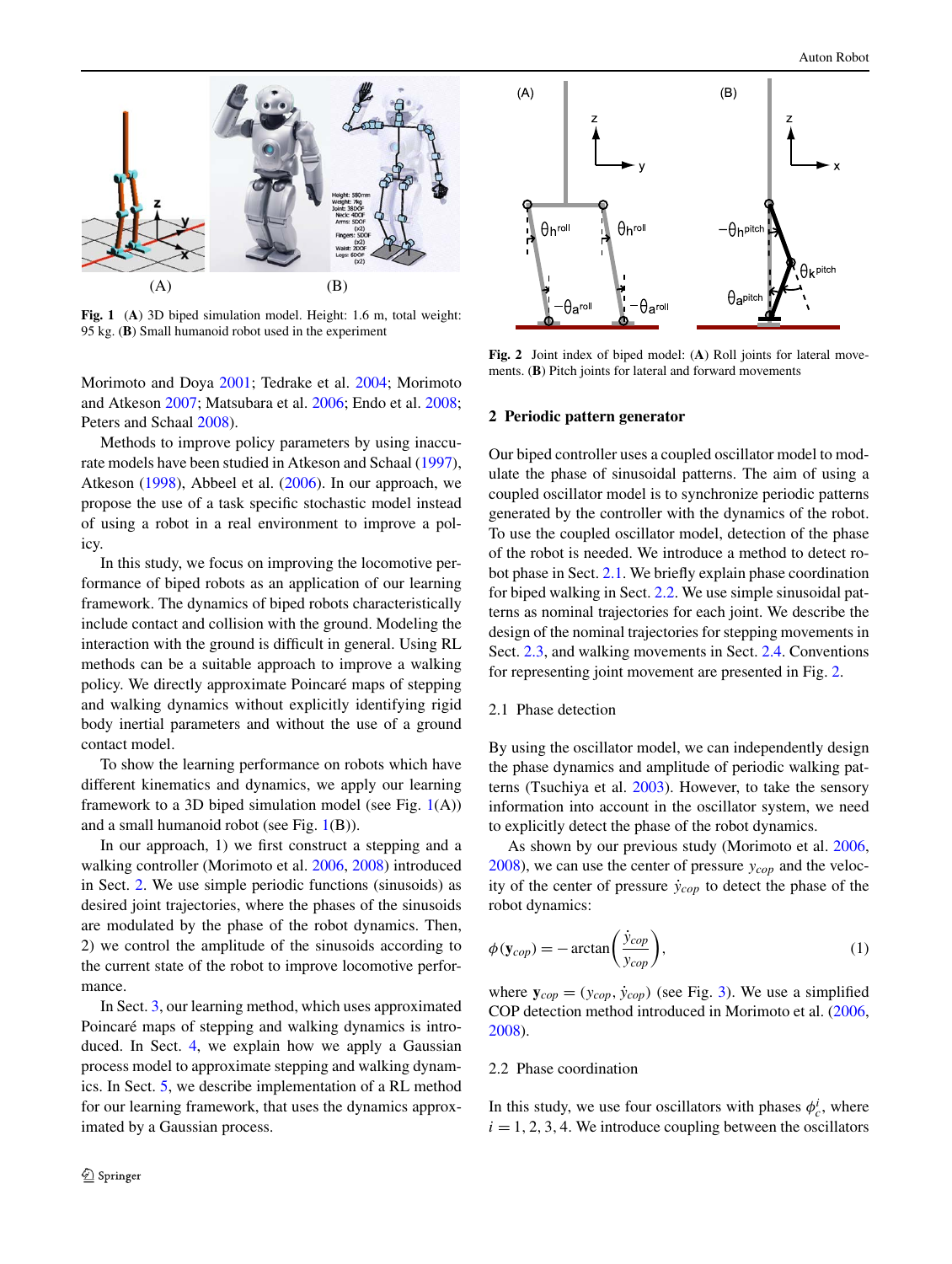<span id="page-2-0"></span>

**Fig. 3** (**A**) Inverted pendulum model represented by the center of pressure (COP) and the center of mass (COM). (**B**) *ψroll* denotes the roll angle of the pendulum. (**C**)  $\psi^{pitch}$  denotes the pitch angle of the pendulum



**Fig. 4** Phase coordination. We use four oscillators with phases  ${\phi_c^1, \phi_c^2, \phi_c^3, \phi_c^4}$  to make symmetric patterns for a lateral movement with the left and right limbs, and also to make symmetric patterns for a forward movement with the left and right limbs. Arrows "→" indicate phase advance, e.g.,  $\phi_c^2 = \phi_c^1 + \frac{\pi}{2}$  and  $\phi_c^3 = \phi_c^1 + \pi$ 

and the phase of the robot dynamics  $\phi(\mathbf{y}_{\textit{cop}})$  in [\(1](#page-1-0)) to regulate the desired phase relationship between the oscillators:

$$
\dot{\phi}_c^i = \omega_c + K_c \sin(\phi(\mathbf{y}_{cop}) - \phi_c^i + \phi_d^i),\tag{2}
$$

where  $\phi_d^i$  is the desired phase difference,  $K_c$  is a coupling constant, and  $\omega_c$  is the natural angular frequency of oscillators.

We use four desired phase differences,  $\{\phi_d^1, \phi_d^2, \phi_d^3, \phi_d^4\}$  ${-\frac{1}{2}\pi, 0.0, \frac{1}{2}\pi, \pi}$ , to make symmetric patterns for stepping movement with the left and right limbs, and also to make symmetric patterns for forward movement with the left and right limbs. Figure 4 shows the phase coordination.

# 2.3 Desired joint angles

1) *Roll joint movements*: We introduce a controller to generate lateral movement. We control the hip joints  $\theta_{h^{roll}}$  and the ankle joints  $\theta_{a}$ *roll* (Fig. [2\(](#page-1-0)A)) for this movement. Desired joint angles for each joint are:

$$
\theta_{h^{roll}}^d(\phi_c) = A_{h^{roll}} \sin(\phi_c),\tag{3}
$$

$$
\theta_{a^{\text{roll}}}^d(\phi_c) = -A_{a^{\text{roll}}} \sin(\phi_c),\tag{4}
$$

where  $A_{h}$ <sup>*noll*</sup> and  $A_{h}$ *<sub><i>aroll*</sub> are the amplitudes of a sinusoidal function for lateral movements at the hip and the ankle joints, and we use an oscillator with the phase  $\phi_c = \phi_c^1$ .

2) *Pitch joint movements*: To achieve foot clearance, we generate vertical movement of the feet (Fig. [2](#page-1-0)(B)) by using simple sinusoidal trajectories:

$$
\theta_{h^{pitch}}^d(\phi_c) = A^{pitch} \sin(\phi_c) + \theta_{h^{pitch}}^{res},
$$
  
\n
$$
\theta_{k^{pitch}}^d(\phi_c) = -2A^{pitch} \sin(\phi_c) + \theta_{k^{pitch}}^{res},
$$
  
\n
$$
\theta_{a^{pitch}}^d(\phi_c) = -A^{pitch} \sin(\phi_c) + \theta_{a^{pitch}}^{res},
$$
\n(5)

where  $A^{pitch}$  is the amplitude of a sinusoidal function.  $\theta^{res}_{h^{pitch}}$ ,  $θ<sup>res</sup><sub>*k*pitch<sub>*l*pitch<sub>*l*ighth<sub>*l*ighth<sub>*l*ighth<sub>*l*ighth<sub>*l*ighth<sub>*l*ighth<sub>*l*ighth<sub>*l*ighth<sub>*l*ighth<sub>*l*ighth<sub>*l*ighth<sub>*l*ighth<sub>*l*ighth<sub>*l*ighth<sub>*l*ighth<sub>*l*ighth<sub>*l*ighth<sub>*l*ighth<sub>*l*ighth<sub><</sub></sub></sub></sub></sub></sub></sub></sub></sub></sub></sub></sub></sub></sub></sub></sub></sub></sub></sub></sub></sub></sub>$ ankle joints respectively. We use the oscillator with phase  $\phi_c = \phi_c^1$  for right limb movement and use the oscillator with phase  $\phi_c = \phi_c^3$ , which has phase difference of  $\phi_c^3 = \phi_c^1 + \pi$ , for left limb movement as in Fig. 4.

# 2.4 Additional pitch joint movements for walking behaviors

To walk forward, we use an additional sinusoidal trajectory. Thus, the desired nominal trajectories for the right hip and ankle pitch joints become:

$$
\theta_{h^{pitch}}^{d\_walk} = A_{walk} \sin(\phi_c^2) + \theta_{h^{pitch}}^d(\phi_c^1),
$$
  
\n
$$
\theta_{a^{pitch}}^{d\_walk} = -A_{walk} \sin(\phi_c^2) + \theta_{a^{pitch}}^d(\phi_c^1).
$$
\n(6)

We use the phase  $\phi_c^2$ , which has a  $\frac{1}{2}\pi$  phase difference of  $\phi_c^1$ for the right limb. We use  $\phi_c^3$  and  $\bar{\phi}_c^4$  for the left limb instead of  $\phi_c^1$  and  $\phi_c^2$ .

# **3 Learning framework**

We consider approximating Poincaré maps for stepping and walking dynamics to improve task performance through model-based reinforcement learning (Kuvayev and Sutton [1996\)](#page-12-0). A number of biped walking studies have emphasized that humanoid robots have inverted pendulum dynamics (see Fig. 3), with the top of the pendulum at the center of mass and the base at the center of pressure. Control strategies to stabilize such dynamics have been proposed (Miyazaki and Arimoto [1981](#page-12-0); Miura and Shimoyama [1984](#page-12-0); Sugihara and Nakamura [2002](#page-12-0); Hyon et al. [2007](#page-12-0)). In this study, we propose using the state of the inverted pendulum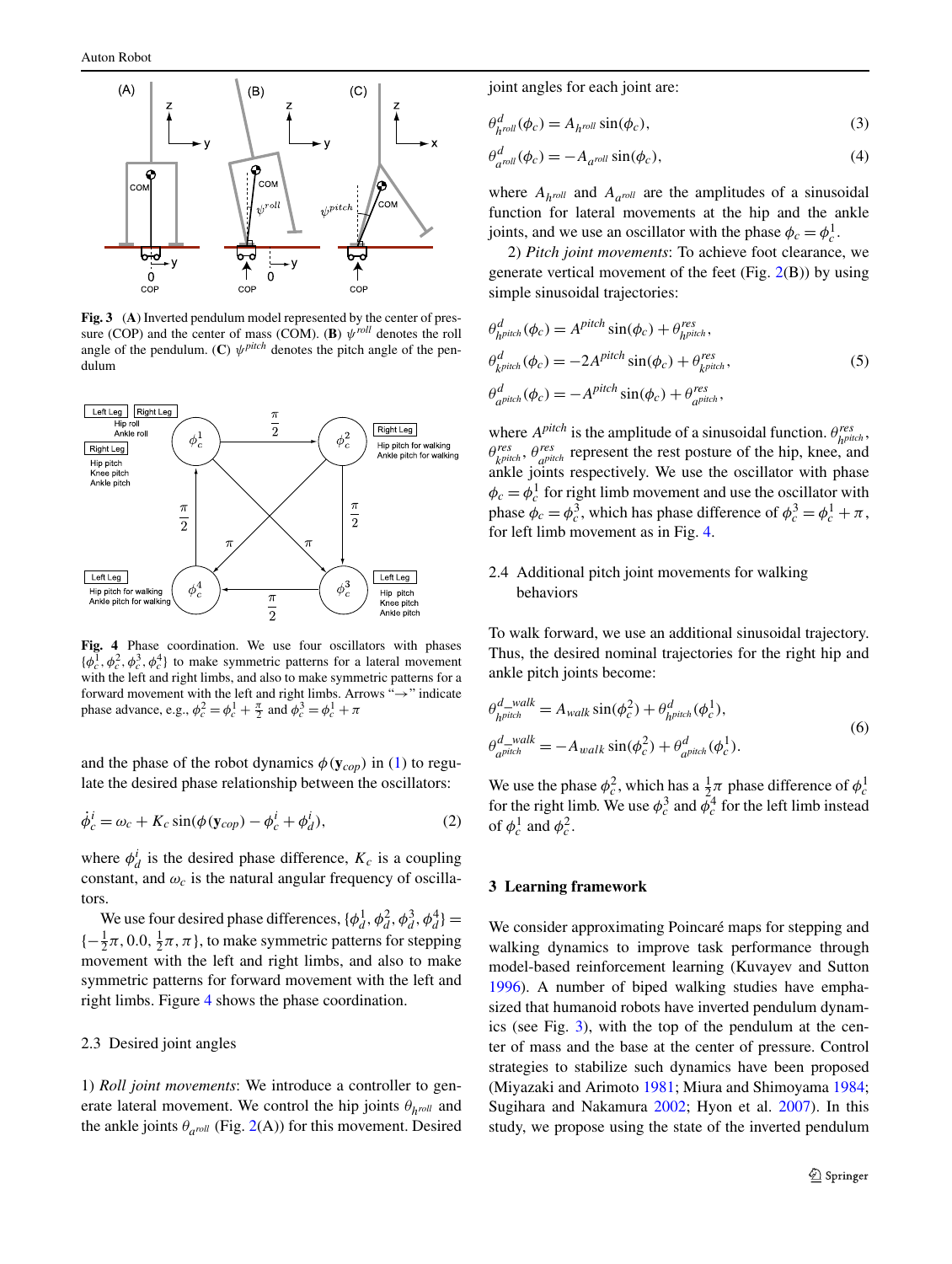<span id="page-3-0"></span>

**Fig. 5** Step 2 and 3 in Algorithm 1. Apply the current policy with fixed policy parameters **w** to the actual robot dynamics and sample data. Generate a Gaussian process model which represents the stepping and walking dynamics



**Fig. 6** Step 4 in Algorithm 1. Update policy parameters **w** by applying a reinforcement learning method to the acquired inverted pendulum model represented by a Gaussian process

# **Algorithm 1**

1. Initialize policy parameters.

2. Apply the current policy to the actual robot dynamics and sample data at the defined Poincaré section (see Fig. 5).

3. Generate a Gaussian process model which represents the stepping and walking dynamics in (7).

4. Update policy parameters by applying a reinforcement learning method to the acquired Gaussian process (see Fig. 6).

5. If the policy is not improved, terminate the iteration. Otherwise, go back to step 2.

as the input state for the learning system to make learning tractable.

We assume that nominal stepping and walking controllers are provided (see Sect. [2\)](#page-1-0), and our learning system improves the performance of these controllers. Since the nominal controller can generate periodic movements, we only consider the pendulum state at the Poincaré section.

For example, we consider the dynamics  $\dot{\xi} = g(\xi)$  of a state vector  $\xi \in \mathbb{R}^n$ . The Poincaré map is a mapping from an *n* − 1 dimensional surface *S* defined in the state space to itself (Strogatz [1994\)](#page-12-0). If  $\xi(k) \in S$  is the *k*-th intersection, then the Poincaré map **h** is defined by  $\xi(k+1) = h(\xi(k))$ . In our study, we defined the section for which the roll derivative of the pendulum equals zero ( $\dot{\psi}^{roll} = 0$ ) (see Fig. [3](#page-2-0)).

The policy of the learning system outputs the next action only at this section. We also assume that we can represent the Poincaré map by a stochastic model. If  $\mathbf{x}(k)$  is the *k*-th intersection and  $\mathbf{u}(k)$  is the control output at the intersection, the model is defined by:

$$
\mathbf{x}(k+1) = \mathbf{f}(\mathbf{x}(k), \mathbf{u}(k)) + \mathbf{n}(k),\tag{7}
$$

where  $\mathbf{x} = (\psi^{roll})$  for stepping and  $\mathbf{x} = (\psi^{roll}, \psi^{pitch}, \dot{\psi}^{pitch})$ for walking (see Fig. [3](#page-2-0)).  $\mathbf{n}(k)$  is the noise input.  $\mathbf{f}(\mathbf{x}(k), \mathbf{u}(k))$ represents the deterministic part of the Poincaré map.

To improve task performance, we stochastically modulate the amplitude of the sinusoidal patterns according to the current policy *π***w**:

$$
\pi_{\mathbf{w}}(\mathbf{x}(k), \mathbf{u}(k)) = p(\mathbf{u}(k) | \mathbf{x}(k); \mathbf{w}),
$$
\n(8)

where **w** is the parameter vector of the policy  $\pi_w$ . In the following sections, we explain how we approximate the stochastic maps (7), and how we acquire the control policy  $\pi_{\bf w}$ .

In our learning framework, we improve the approximated Poincaré map and the policy iteratively (see Algorithm 1). We first sample data from a simulated model or a real robot by using the current policy for a Gaussian process regression as in Fig. 5, and then improve the policy by using the Poincaré map approximated by the Gaussian process as in Fig. 6.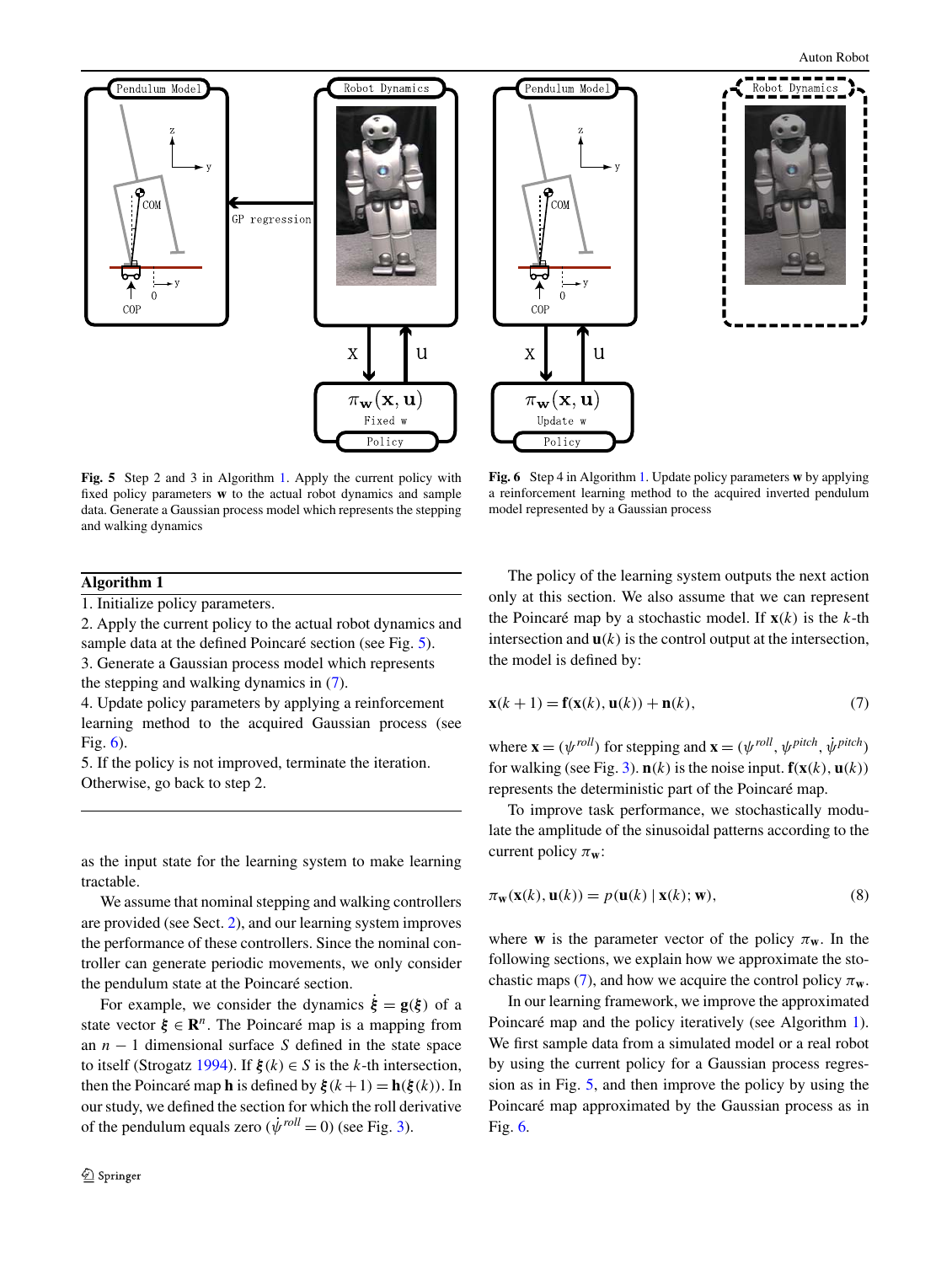# <span id="page-4-0"></span>**4 Non-parametric system identification of Poincaré map**

We use a Gaussian process (GP) (Williams and Rasmussen [1996\)](#page-12-0) to approximate the Poincaré map in [\(7](#page-3-0)). Gaussian processes provide us a stochastic representation of an approximated function. With Gaussian processes for regression, we assume that the output values  $y_i(i = 1, \ldots, N)$  are sampled from a zero-mean Gaussian whose covariance matrix is a function of the input vectors  $z_i$  ( $i = 1, ..., N$ ):

$$
p(y_1, \ldots, y_N | \mathbf{z}_1, \ldots, \mathbf{z}_N) = \mathcal{N}(y_1, \ldots, y_N | 0, \mathbf{K}),
$$
 (9)

where **K** is an covariance matrix of input vectors with elements  $\mathbf{K}_{ij} = \kappa(\mathbf{z}_i, \mathbf{z}_j)$ . Here, we used a squared exponential covariance function (Rasmussen and Williams [2006\)](#page-12-0):

$$
\kappa(\mathbf{z}_i, \mathbf{z}_j) = v_0 \exp\left(-\frac{1}{2} \sum_{k=1}^{N_d} v_k^d (z_{ik} - z_{jk})^2\right) + v_1 \delta_{ij}, \quad (10)
$$

where  $\delta_{ij}$  is Kronecker delta.  $z_{ik}$  and  $z_{jk}$  are *k*-th element of *i*-th and *j*-th input vectors respectively.  $v_0$ ,  $v_1$ , and  $v_k^d$  are parameters for the covariance matrix.  $N_d$  denotes the number of input dimensions. These parameters can be optimized by using a type-II maximum likelihood method (Williams and Rasmussen [1996](#page-12-0)). A covariance function introduces similarity between data points. By using the squared exponential covariance function, closely placed data points are similar. This similarity measure works well in many applications and is widely used (Rasmussen and Williams [2006](#page-12-0); Bishop [2006](#page-11-0); Ko and Fox [2009\)](#page-12-0).

Bayesian prediction of an output  $y_{N+1}$  corresponding to a new input  $z_{N+1}$  is given as:

$$
p(y_{N+1} | \mathbf{z}_1, \dots, \mathbf{z}_N, \mathbf{z}_{N+1}, y_1, \dots, y_N) = \mathcal{N}(y_{N+1} | \mu, \sigma^2),
$$
\n(11)

where

$$
\mu = \mathbf{k} (\mathbf{z}_{N+1})^T \mathbf{K}^{-1} \mathbf{y},\tag{12}
$$

$$
\sigma^2 = \kappa(\mathbf{z}_{N+1}, \mathbf{z}_{N+1}) - \mathbf{k}(\mathbf{z}_{N+1})^T \mathbf{K}^{-1} \mathbf{k}(\mathbf{z}_{N+1}).
$$
 (13)

Here the vectors **y** and **k**( $\mathbf{z}_{N+1}$ ) are defined as  $\mathbf{y} = (y_1, \ldots, y_n)$  $y_N$ *)* and  $\mathbf{k}(\mathbf{z}_{N+1}) = [k(\mathbf{z}_1, \mathbf{z}_{N+1}), \dots, k(\mathbf{z}_N, \mathbf{z}_{N+1})]^T$  respectively.

#### 4.1 Simple example

To show how the Gaussian process regression method works, we applied the GP regression to approximate a sinusoidal function:

$$
y = \sin(z) + n,\tag{14}
$$



**Fig. 7** Simple example of Gaussian process regression. The *dash-dotted line* shows the target sinusoidal function. *Circles* show sampled data points from the target function with additive noise. The *solid line* shows mean output of the predictive distribution represented by the Gaussian process model. *Dashed lines* show the standard deviation of the predictive distribution

where  $n \sim \mathcal{N}(0, 0.01)$  denotes output noise. We used the squared exponential covariance function in  $(10)$  with the parameters  $v_0 = 1.0$ ,  $v_1 = 0.01$ , and  $v_k^d = 1.0$ .

We sampled ten data points  $z_i$   $(i = 1, \ldots, 10)$  from a uniform distribution ranged over  $0 \le z \le 2\pi$ . Figure 7 shows a predictive distribution of an approximated sinusoidal function. Since we only sampled ten data points, interpolated regions have large approximation errors. The uncertainty of the interpolated regions are represented by large standard deviations.

An important aspect of the GP regression is that the uncertainty of an approximated function caused by the small number of training samples can be evaluated. As in Fig. 7, the standard deviation of the region where sampled data is not available becomes large.

#### 4.2 Application to Poincaré map approximation

We use the GP model to represent how the pendulum model in Fig. [3](#page-2-0) behaves with a controller, a robot, actuators, and ground contact models.

The input vector **z** for the Gaussian process is composed of the current state  $\mathbf{x}(k)$  and control input  $\mathbf{u}(k)$ :  $\mathbf{z} =$  $({\bf x}(k)^T, {\bf u}(k)^T)^T$ . The output value *y* is a component of the state vector at the next intersection  $\mathbf{x}(k+1)$ , and the control output  $\mathbf{u}(k)$  is used to modulate parameters of the stepping and walking controllers. We modulate amplitudes of the sinusoidal patterns that are used as desired joint angles.

The predictive distribution represented by this Gaussian process method is used to improve biped stepping and walking controllers.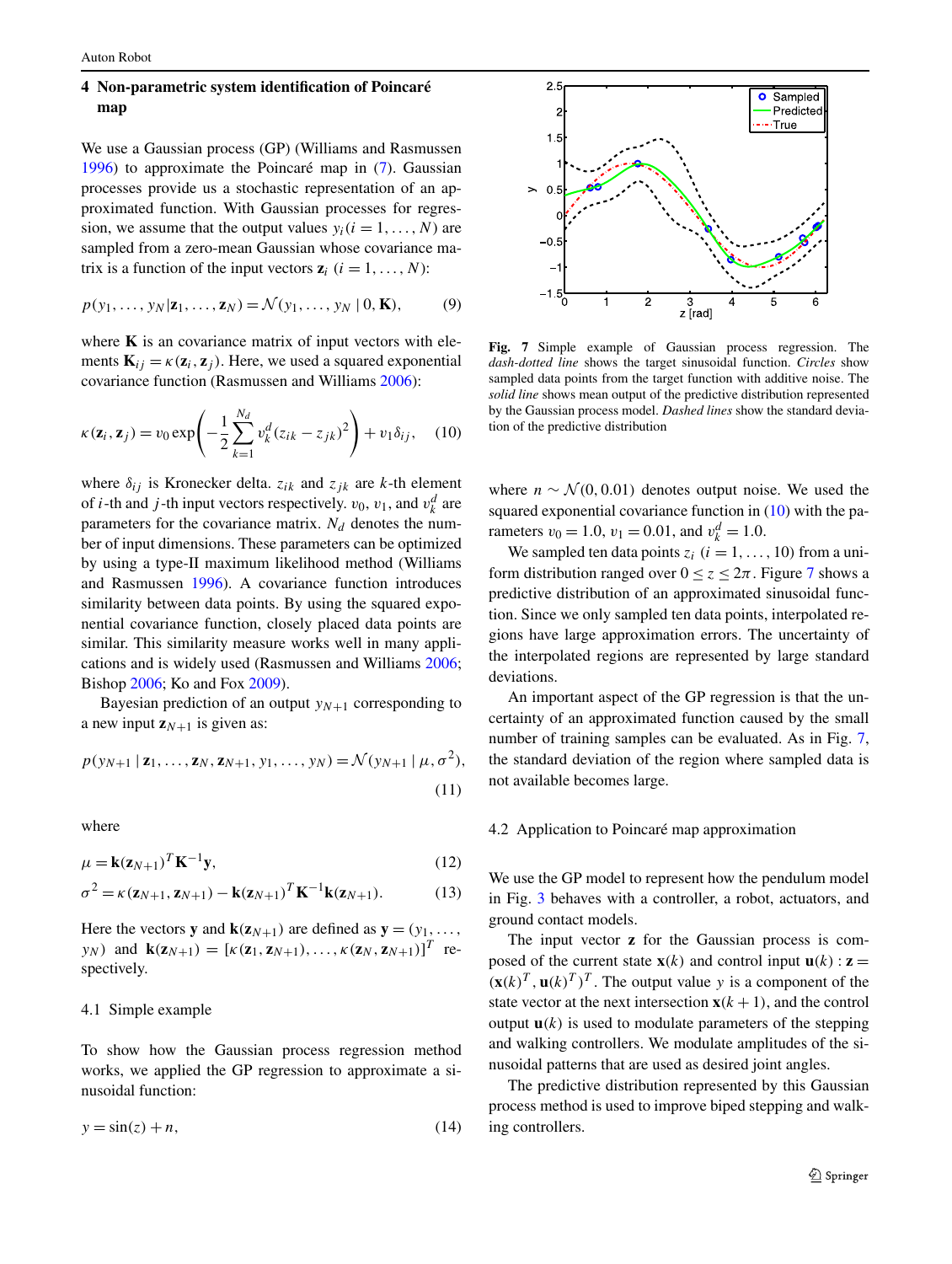# <span id="page-5-0"></span>**5 Policy improvement by using a reinforcement learning method**

Here, we explain how we applied RL to our biped stepping and walking tasks. RL has been used to improve policies for challenging tasks (Riedmiller et al. [2009](#page-12-0); Howard et al. [2009\)](#page-12-0). We used a policy gradient method proposed by (Kimura and Kobayashi [1998\)](#page-12-0), to implement the RL framework. This learning method was used in biped learning studies (Tedrake et al. [2004;](#page-12-0) Matsubara et al. [2006](#page-12-0)).

Policy gradient methods are considered as robust learning methods when states for the learning system are partially observable (Jaakkola et al. [1995;](#page-12-0) Baird and Moore [1999](#page-11-0); Meuleau et al. [2001\)](#page-12-0). Convergence properties of policy gradient methods with function approximators have been studied in Sutton et al. [\(2000](#page-12-0)), Konda and Tsitsiklis ([2003\)](#page-12-0).

Since we applied RL to an approximated Poincaré map instead of a real environment, we did not care much about convergence speed. However, using natural policy gradient methods (Peters and Schaal [2008](#page-12-0); Bagnell and Schneider [2003;](#page-11-0) Kakade [2002](#page-12-0)) would reduce the time required for the entire learning process.

The basic goal is to find a policy  $\pi_w(\mathbf{x}, \mathbf{u}) = p(\mathbf{u} | \mathbf{x}; \mathbf{w})$ that maximizes the expectation of the discounted accumulated reward:

$$
E\{V(k)|\pi_{\mathbf{w}}\}=E\left\{\sum_{i=k}^{\infty} \gamma^{i-k} r(i)\middle|\pi_{\mathbf{w}}\right\},\tag{15}
$$

where *r* denotes reward,  $V(k)$  is the actual return, **w** is the parameter vector of the policy  $\pi_w$ , and  $\gamma$ ,  $0 \le \gamma < 1$ , is the discount factor.

In policy gradient methods, we calculate the gradient direction of the expectation of the actual return with respect to the parameters of a policy **w**. Kimura and Kobayashi ([1998\)](#page-12-0) suggested that we can estimate the expectation of the gradient direction as:

$$
\frac{\partial}{\partial \mathbf{w}} E\{V(0) \mid \pi_{\mathbf{w}}\} \approx E\left\{\sum_{k=0}^{\infty} (V(k) - \hat{V}(\mathbf{x})) \frac{\partial \ln \pi_{\mathbf{w}}}{\partial \mathbf{w}} \middle| \pi_{\mathbf{w}}\right\},\tag{16}
$$

where  $\hat{V}(\mathbf{x})$  is an approximation of the value function for a  $\text{policy } \pi_{\mathbf{w}}$ :  $V^{\pi_{\mathbf{w}}}(\mathbf{x}) = E\{V(k) | \mathbf{x}(k) = \mathbf{x}, \pi_{\mathbf{w}}\}.$ 

#### 5.1 Value function approximation

The value function is approximated using a normalized Gaussian network (Doya [2000](#page-11-0)):

$$
\hat{V}(\mathbf{x}) = \sum_{i=1}^{N} w_i^v b_i(\mathbf{x}),\tag{17}
$$

where  $w_i^v$  is a *i*-th parameter of the approximated value function, and *N* is the number of basis functions  $b_i(\mathbf{x})$ . An approximation error of the value function is represented by the temporal difference (TD) error (Sutton and Barto [1998\)](#page-12-0):

$$
\delta(k) = r(k+1) + \gamma \hat{V}(\mathbf{x}(k+1)) - \hat{V}(\mathbf{x}(k)),
$$
\n(18)

We update the parameters of the value function approximator using the TD(0) method (Sutton and Barto [1998](#page-12-0)):

$$
w_i^v(k+1) = w_i^v(k) + \alpha \delta(k) b_i(\mathbf{x}(k)),\tag{19}
$$

where  $\alpha$  is the learning rate.

#### 5.2 Policy parameter update

We update the parameters of a policy **w** by using the estimated gradient direction in (16). Kimura and Kobayashi [\(1998](#page-12-0)) showed that we can estimate the gradient direction by using the TD error:

$$
E\left\{\sum_{k=0}^{\infty} (V(k) - \hat{V}(\mathbf{x}(k))) \frac{\partial \ln \pi_{\mathbf{w}}}{\mathbf{w}} \middle| \pi_{\mathbf{w}} \right\}
$$
  
= 
$$
E\left\{\sum_{k=0}^{\infty} \delta(k) \mathbf{e}(k) \middle| \pi_{\mathbf{w}} \right\},
$$
 (20)

where **e** is the eligibility trace of the parameter **w**. Eligibility traces indicate which parameters are eligible for the TD-error and are updated as

$$
\mathbf{e}(k+1) = \eta \mathbf{e}(k) + \frac{\partial \ln \pi_{\mathbf{w}}(\mathbf{x}(k), \mathbf{u}(k))}{\partial \mathbf{w}}\Big|_{\mathbf{w} = \mathbf{w}(k)},
$$
(21)

where  $\eta$  is the decay factor for the eligibility trace. Equation (20) can be derived if the condition  $\eta = \gamma$  is satisfied. The parameter **w** is updated as:

$$
\mathbf{w}(k+1) = \mathbf{w}(k) + \beta \delta(k)\mathbf{e}(k). \tag{22}
$$

#### 5.3 Biped stepping and walking policy

We construct the biped stepping and walking policies based on a normal distribution:

$$
\pi_{\mathbf{w}}(\mathbf{x}, \mathbf{u}) = \mathcal{N}(\boldsymbol{\mu}(\mathbf{x}; \mathbf{w}^{\mu}), \boldsymbol{\Sigma}(\mathbf{x}; \mathbf{w}^{\sigma}))
$$
\n(23)

where **u** is the output vector and  $\Sigma$  is the covariance matrix of the policy  $\pi_{\bf w}$ . In this study, we defined the covariance matrix as a diagonal matrix, where the *j* -th diagonal element is represented as  $\sigma_i$ . The *j*-th element of the mean output  $\mu$ is modeled by a normalized Gaussian network:

$$
\mu_j(\mathbf{x}) = \sum_{i=1}^N w_i^{\mu_j} b_i(\mathbf{x}).
$$
\n(24)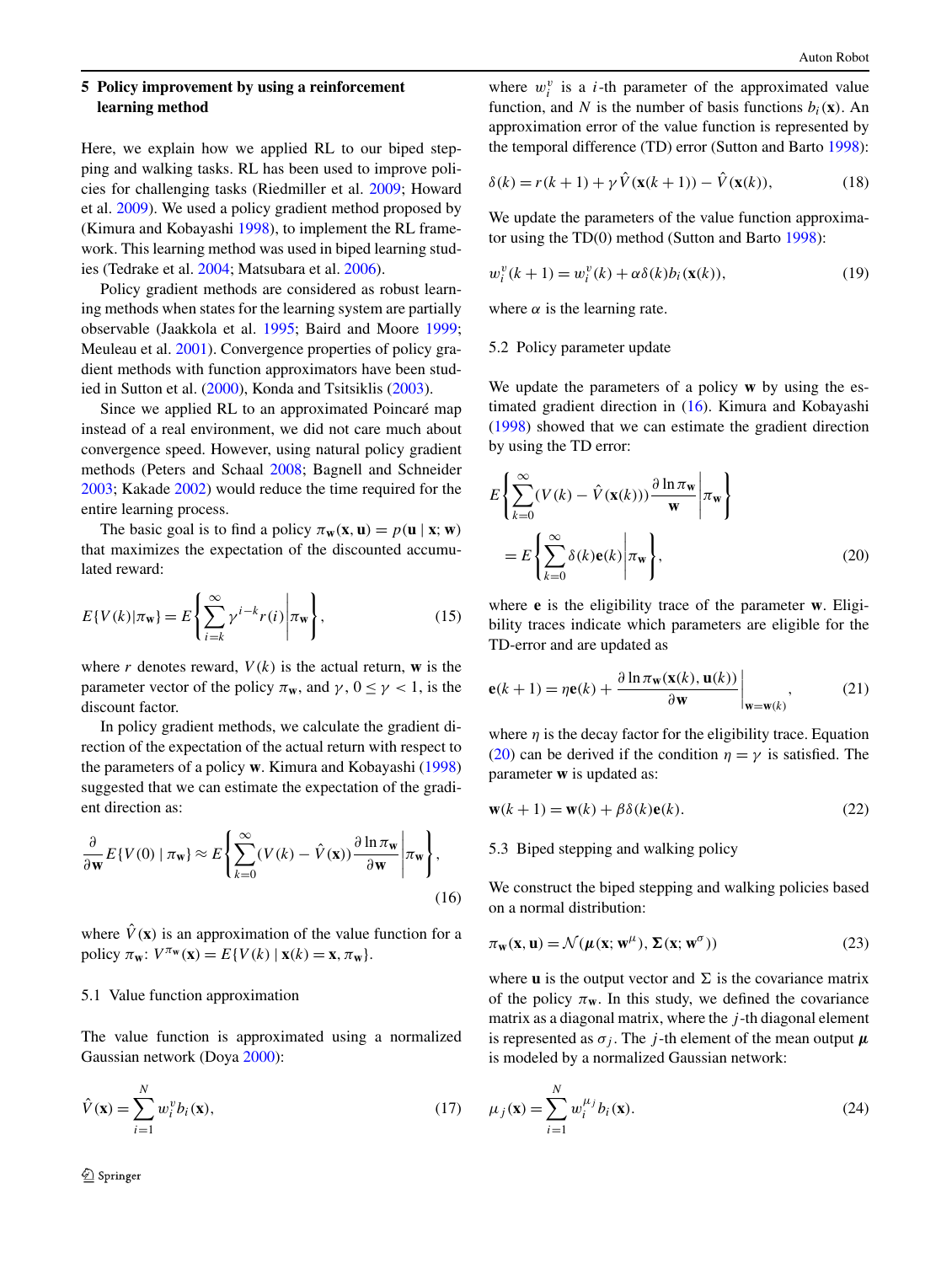<span id="page-6-0"></span>**Table 1** Parameters of the periodic pattern generator for each experiment

|              | Simulated model |         | Real robot |         |
|--------------|-----------------|---------|------------|---------|
|              | Stepping        | Walking | Stepping   | Walking |
| $\omega_c$   | 3.5             | 3.5     | 6.3        | 6.3     |
| $K_c$        | 10.0            | 10.0    | 9.4        | 9.4     |
| $A_{h}$ roll | 4.0             | 3.5     | 2.5        | 5.0     |
| $A_{a}$ roll | 4.0             | 3.5     | 8.5        | 9.0     |
| $A$ pitch    | 6.0             | 7.0     | 4.0        | 4.0     |

**Table 2** Parameters of policy gradient method

| $\gamma$ | $\alpha$ |     |     | $\sigma_0$ |
|----------|----------|-----|-----|------------|
| 0.95     | 0.3      | 0.3 | 0.3 | 0.5        |

Here,  $w_i^{\mu_j}$  denotes the *i*-th parameter for *j*-th output of the policy  $\pi_w$ , and *N* is the number of basis functions. We represent the diagonal element of the covariance matrix  $\Sigma$  using a sigmoid function (Kimura and Kobayashi [1998\)](#page-12-0):

$$
\sigma_j(\mathbf{x}) = \frac{\sigma_0}{1 + \exp(-\sigma_j^w(\mathbf{x}))}, \quad \text{where } \sigma_j^w(\mathbf{x}) = \sum_{i=1}^N w_i^{\sigma_j} b_i(\mathbf{x}),
$$
\n(25)

and  $\sigma_0$  denotes the scaling parameter.  $w_i^{\sigma_j}$  denotes the *i*-th parameter for the *j* -th diagonal element of the covariance matrix. We update the parameters by applying the update rules in  $(22)$  $(22)$  and  $(21)$  $(21)$ .

We use same basis functions  $b_i(\mathbf{x})$  in ([17\)](#page-5-0), [\(24](#page-5-0)), and (25).

# **6 Simulation**

We applied our proposed method to the simple 3D simulated biped model in Fig. [1\(](#page-1-0)A). Parameters used in the controllers are summarized in Table 1. Parameters used in the policy gradient method are summarized in Table 2.

#### 6.1 Improvement of biped stepping performance

We applied our proposed method to improve stepping in place.

We selected amplitudes of the pitch joint movements as the control output:  $\mathbf{u}(k) = A_{step}(k)$ . Then, the desired joint angles in [\(5](#page-2-0)) become

$$
\theta_{h^{pitch}}^d(\phi_c) = (A^{pitch} + \underline{A_{step}}) \sin(\phi_c) + \theta_{h^{pitch}}^{res},
$$
  
\n
$$
\theta_{k^{pitch}}^d(\phi_c) = -2(A^{pitch} + \underline{A_{step}}) \sin(\phi_c) + \theta_{k^{pitch}}^{res},
$$
  
\n
$$
\theta_{a^{pitch}}^d(\phi_c) = -(A^{pitch} + \underline{A_{step}}) \sin(\phi_c) + \theta_{a^{pitch}}^{res}.
$$
\n(26)

We flip the sign of the roll angle  $\psi^{roll}$  in the state vector **x** when the sign of COP in the lateral (y) direction (see Fig.  $3(A)$  $3(A)$ ) changes so that we can use the same policy for the left stance phase and the right stance phase.

We defined the target of the stepping task to keep the desired state at  $\psi_d^{roll}$ . We use a reward function:

$$
r = -K(\psi_d^{roll} - \psi^{roll})^2 \tag{27}
$$

for this stepping task, where the desired roll angle  $\psi_d^{roll} =$ 2.0 $\degree$  and  $K = 0.1$ . The learning system also receives a negative reward  $r = -1$  if the biped model falls over. We consider that the biped model falls over when the condition  $\psi^{roll}$  < 0.0° is satisfied (the COM is outside of the stance foot).

For the Gaussian process (GP) model, we sampled 20 data sets  $\{x(k+1), x(k), u(k)\}$  from the simulated environments (at step 2 of Algorithm [1\)](#page-3-0).

We compare learning performance of the proposed method using the Gaussian process model with that of using the full model. The full model means that we run the dynamics simulator of the biped model to learn stepping policies.

Figure [8](#page-7-0) compared learning performance on the stepping task by using the GP model and by using the full model. At each visit to the Poincaré section, a reward is given according to the performance of a policy. The average reward (vertical axis) shows the average acquired reward at each visit to the Poincaré section.

Although the variance of the learning performance is larger in early stage of the learning process if we used the GP model, the performance of the acquired policies through the GP model is comparable to the policies acquired through the full model after 10 learning trials. Thus, at least for this particular example, this demonstrates that a full dynamic model is not necessary in order to acquire a policy to achieve sufficient task performance. Especially in extensive simulation studies, we can save computation time, and still may be able to acquire comparable performance.

Furthermore, the acquired stepping policies based on the GP model slightly outperformed the policies acquired by the full model after 8th trial. This difference was significant in terms of the Student's *t*-test with significance level 0.05. Since the gradient estimation of policy parameters can be biased with limited sample data, using the approximated model with a Bayesian estimation method such as the Gaussian process regression would generate better sample data for the gradient estimation. Therefore, it would be interesting to compare Bayesian RL approaches (Dearden et al. [1999](#page-11-0); Ghavamzadeh and Engel [2007](#page-12-0)) with the proposed method as a future study in addition to applying the proposed method to other examples to show how this fact can be generalized to other applications.

Figure [9](#page-7-0) shows policies acquired by using the GP model and the full model. Similar policies were acquired in the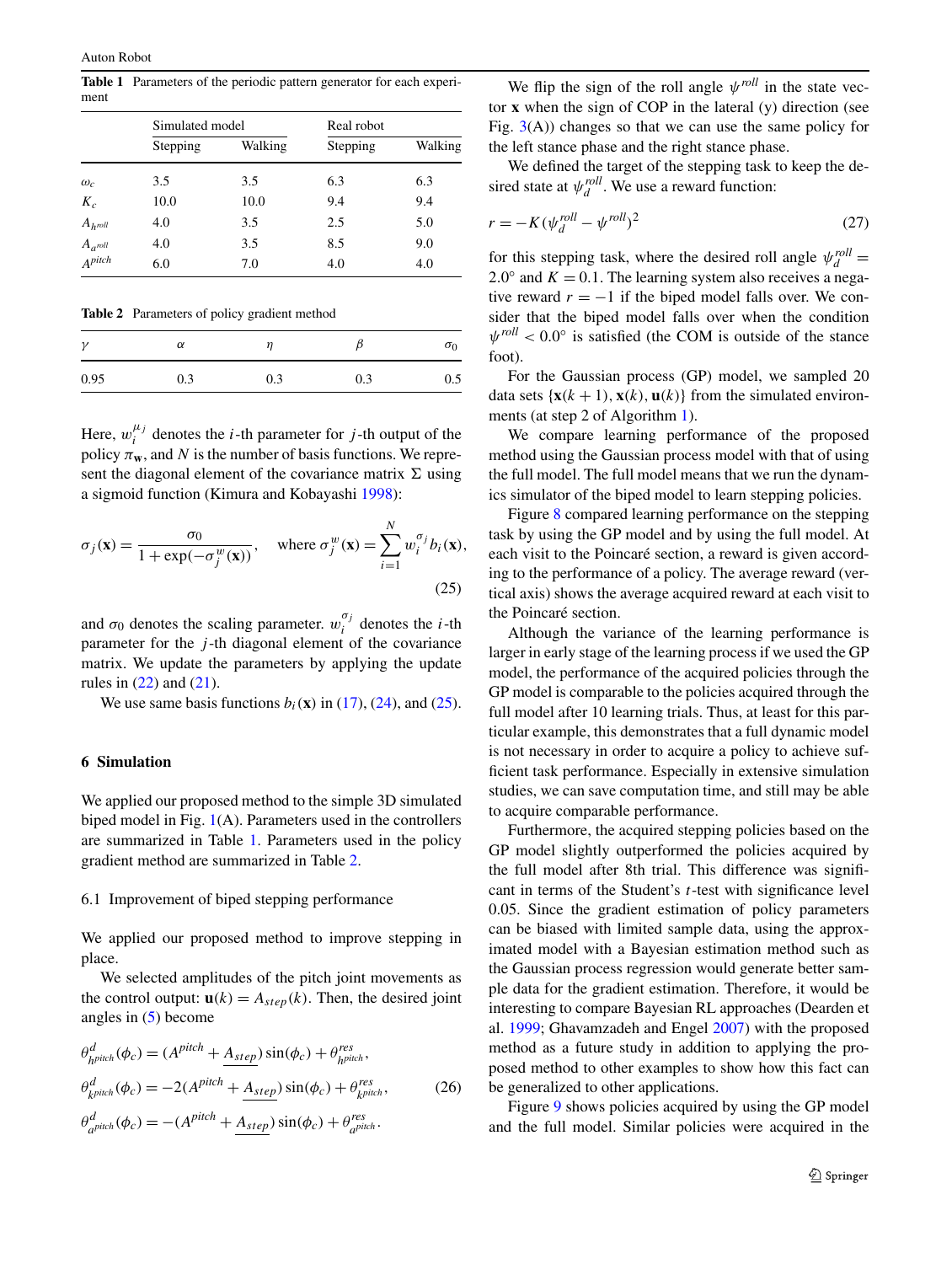<span id="page-7-0"></span>

**Fig. 8** A comparison of learning performance. At each visit to the Poincaré section, reward is given according to the performance of a policy. The average reward (*vertical axis*) shows averaged acquired reward at each visit to the Poincaré section. The *solid line* represents the performance of the proposed learning method which used the acquired Gaussian process model. The *dashed line* represents the learning performance of the learning method which used the full dynamics simulation. The result shows the average performance of five simulation runs. *Error bars* show the standard deviation



**Fig. 9** Acquired stepping policies. The *solid line* represents acquired policies using the GP model. The *dashed line* represents acquired policies using the full model. The results show an average policy of five simulation runs. *Error bars* show the standard deviation

region  $0.0\degree < \psi^{roll} < 4.0\degree$ , the region of the state space where the policies mainly explored. Outside of the region  $4.0\degree < \psi$ <sup>roll</sup>, the policies are different because the data is not frequently sampled from this region. From 3 to 5 basis functions are allocated to represent the mean output of the policies in ([24](#page-5-0)). Therefore, from 3 to 5 parameters were needed to be learned for the mean output. Because we adaptively allocated the basis functions, the number of basis functions are different in different simulation runs (Morimoto and Doya [2001\)](#page-12-0).

We also investigated the robustness of an acquired stepping controller. Figure 10 show the return map of the pendulum state  $\psi^{roll}$ . Since we change the output  $\mathbf{u}(k)$  only at the Poincaré section, it takes two steps to evaluate the con-



**Fig. 10** Return map of  $\phi^{roll}$ . We show relationship between  $\phi^{roll}(k)$ and  $\phi^{roll}(k+2)$ . The *dashed line* shows linear approximation of the return map

trol performance of the control output from an acquired policy. We show relationship between  $\phi^{roll}(k)$  and  $\phi^{roll}(k+2)$ . To generate the return map, we disturbed the stepping controller for 0.2 s right after the COP crosses zero by pushing the biped model in the horizontal  $(v)$  direction (see Fig. [2\)](#page-1-0) with randomly generated force *F*, where *F* is sampled from a uniform distribution over  $-40 < F < 40$  N.

The dashed line shows the linear approximation of the return map. Since the coefficient of the linear approximation is much smaller than one, this result shows that the acquired policy was able to locally stabilize the stepping dynamics. The approximated fixed point  $\phi^{roll} = 2.3^\circ$  is indicated by the circle and is close to the desired  $\phi_d^{roll} = 2.0^\circ$ .

#### 6.2 Improvement of biped walking performance

We also apply our proposed method to improve walking performance. We modulate the amplitude  $A_{walk}$  in ([6\)](#page-2-0) to generate forward movement for the biped walking task. The target of the walking task is to increase the walking velocity. Since the angular velocity of the pendulum  $\dot{\psi}^{pitch}$  (see Fig. [3](#page-2-0)(C)) at the Poincaré section corresponds to the walking velocity, we use the reward function:

$$
r = K(\dot{\psi}^{pitch})
$$
 (28)

for this biped walking task, where  $K = 0.1$ . The learning system also receives a negative reward  $r = -1$  if the biped model falls over.

For the Gaussian process model, we sampled 100 data sets from the simulated environments. Figure [11](#page-8-0) shows the initial performance of the biped walking policy. Figure [12](#page-8-0) shows the walking performance after one iteration of the proposed method. One iteration means that 1) acquisition of an approximated Poincaré map from sampled data as in Fig. [5.](#page-3-0) 2) acquisition of a stepping policy using the acquired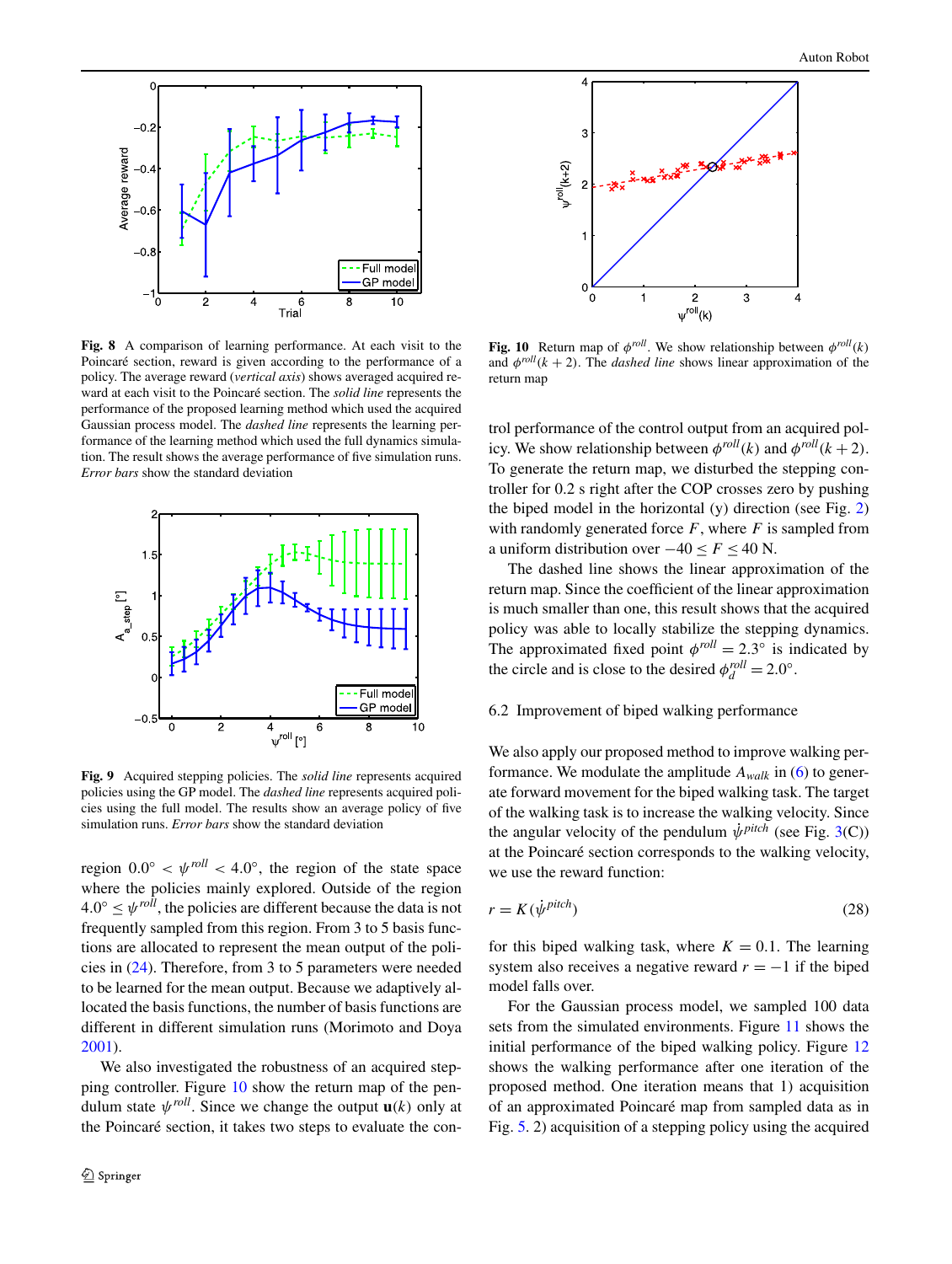<span id="page-8-0"></span>

**Fig. 11** Initial walking pattern. The *thick line* represents the starting position. Initially, the simulated robot explores around the starting position. Time proceeds from *left* to *right*



**Fig. 12** Improved walking pattern after one iteration of the proposed learning process. Walking speed is 0.14 m/sec. The *thick line* represents the starting position. Time proceeds from *left* to *right*



**Fig. 13** Approximated stepping dynamics of the small size humanoid robot by a Gaussian process. The input vector is defined as  $\mathbf{z} = (\psi^{roll}(k), A_{a\_step}(k))$ , and the output is define as  $y = (\psi^{roll}(k+1))$  $(see (12))$  $(see (12))$  $(see (12))$ 

Poincaré map as in Fig. [6](#page-3-0). 3) application of the acquired policy to the simulated robot.

This result suggests that approximated dynamics can be used to improve biped walking performance.

# **7 Experimental results**

We applied our proposed method to a small size humanoid robot (see Fig. [1\(](#page-1-0)B)). Parameters used in the controllers are summarized in Table [1.](#page-6-0)

# 7.1 Improvement of biped stepping performance

We use the roll angle  $\mathbf{x} = (\psi^{roll})$  defined by the pendulum model (see Fig. [3\)](#page-2-0) as the state. We selected amplitudes of the ankle roll movements as the control output:  $\mathbf{u}(k) = A_a$ <sub>step</sub>. Thus, the desired joint angle in [\(4](#page-2-0)) becomes

$$
\theta_{a^{\text{roll}}}^d(\phi_c) = -(A_{a^{\text{roll}}} + \underline{A_{a\_step}}) \sin(\phi_c). \tag{29}
$$

Since the real robot has relatively wide feet, modulating the ankle roll joints is an easy way to control the roll angle  $\mathbf{x} = (\psi^{roll})$ . Automatic selection of the proper action variables for a given task would be an interesting research topic for future study.

We use the reward function:

$$
r = -K(\psi_d^{roll} - \psi^{roll})^2 \tag{30}
$$

for this stepping task, where the desired roll angle  $\psi_d^{roll}$  = 0.0 $\degree$  and  $K = 0.1$ . The learning system also receives a negative reward  $r = -1$  if the biped model falls over.

For the Gaussian process model, we sampled 20 data sets from the real environment. Figure 13 shows an approximated Poincaré map for stepping dynamics of the small size humanoid robot using a Gaussian process. Here we define the input vector as  $\mathbf{z} = (\psi^{roll}(k), A_{a \text{ step}}(k))$  and the output as  $y = (\psi^{roll}(k+1))$ . We apply the reinforcement learning algorithm to this acquired Poincaré map for stepping dynamics to improve stepping performance.

Figure [14](#page-9-0) shows the roll angle *ψroll* at the Poincaré section  $\dot{\psi}^{roll} = 0$ . This result suggests that a stepping policy was acquired by using our proposed method, and it can keep the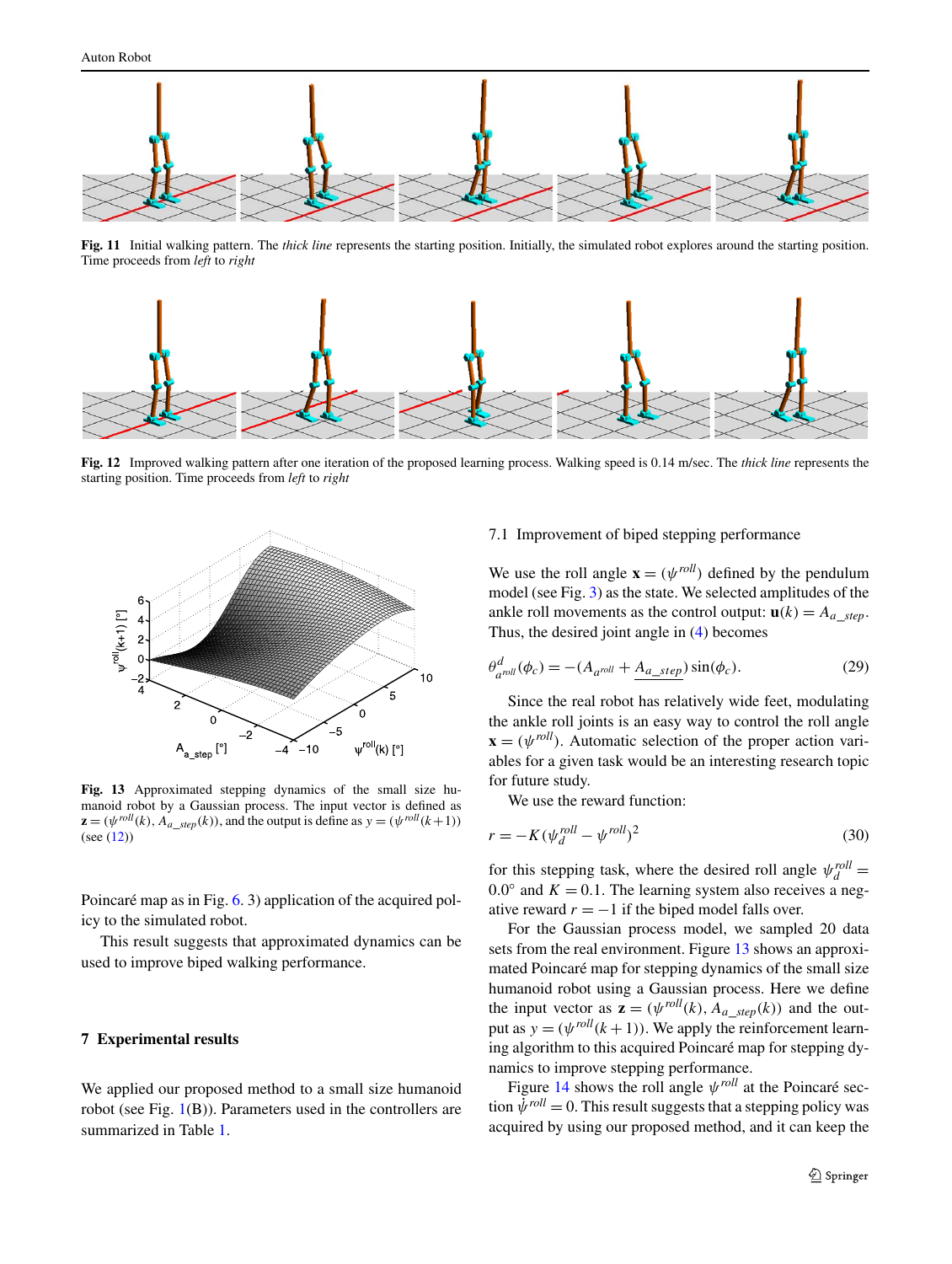<span id="page-9-0"></span>

**Fig. 14** The roll angle  $\psi^{roll}$  at the Poincaré section  $\dot{\psi}^{roll} = 0$  (*solid line*). The *dash-dotted line* represents the desired angle for this stepping task. We used a policy acquired by the proposed learning method



**Fig. 15** Acquired stepping movement of the real robot after one iteration of the proposed learning process. One iteration means that 1) acquisition of an approximated Poincaré map from sampled real data as in Fig. [5](#page-3-0). 2) acquisition of a stepping policy using the acquired Poincaré map as in Fig. [6](#page-3-0). 3) application of the acquired policy to the real robot

roll state  $\psi^{roll}$  around the desired angle (0.0<sup>°</sup>). An average angle from 10 to 40 steps was 0*.*12◦.

Figure 15 shows the acquired stepping movement of the real robot after one iteration of the proposed learning process.

Again, one iteration means that 1) acquisition of an approximated Poincaré map from sampled real data as in Fig. [5.](#page-3-0) 2) acquisition of a stepping policy using the acquired Poincaré map as in Fig. [6](#page-3-0). 3) application of the acquired policy to the real robot.

#### 7.2 Improvement of biped walking performance

We also applied our method to improve biped walking performance of the humanoid robot. We use  $\mathbf{x} = (\psi^{roll}, \psi^{pitch},$  $\psi$ <sup>pitch</sup>) as the state and modulate  $A_{walk}$  in ([6](#page-2-0)) as the action of the learning system.

We use the reward function based on the pitch derivative  $\dot{\psi}^{pitch}$  that corresponds to the walking velocity:

$$
r = \frac{1}{T} \int_0^T \dot{\psi}^{pitch}(t) dt
$$
\n(31)

for this walking task, where *T* is the time required for moving from a Poincaré section to the next section, which is approximately the time for one cycle of walking. We used the time integral of the angular velocity  $\dot{\psi}^{pitch}$  rather than the instantaneous angular velocity at the defined section because the instantaneous value was not consistently related to the walking velocity in the real environment. Since this reward can not be simply represented by the state **x** at the section, we also approximated a stochastic model of the reward function from the data acquired from the real environment by using another Gaussian process. The learning system also receives a negative reward  $r = -1$  if the biped model falls over.

For the Gaussian process model, we sampled 100 data sets from the real environments. Figure [16](#page-10-0) shows initial performance of the biped walking controller. The initial policy only generates random steps and the humanoid robot could not walk forward.

Figure [17](#page-10-0) shows improved walking performance after the first iteration of our learning framework. The humanoid robot could walk forward with the improved policy.

Figure [18](#page-10-0) shows improved walking performance after the second iteration of our learning framework. The humanoid robot could walk faster. We also tried additional learning iterations. However, the walking performance did not significantly improve. We may need to use different state representations and/or reward functions to acquire additional improvement of the walking policy.

# **8 Discussion**

#### 8.1 Stochastic Poincaré maps

In this study, we used a Gaussian process model to represent Poincaré maps. We determined the number of sampled data to represent the covariance matrix in the Gaussian process model so that the prediction error of the state at the next Poincaré section becomes smaller than a given threshold.

Sparse Gaussian process methods (Smola and Bartlett [2001;](#page-12-0) Snelson and Ghahramani [2006](#page-12-0); Candela and Rasmussen [2005\)](#page-11-0) can provide a method to find a sufficient number of data points to model the Poincaré maps.

By using a Gaussian process model, we can stochastically represent accuracy of the Poincaré maps based on the density of the sampled data.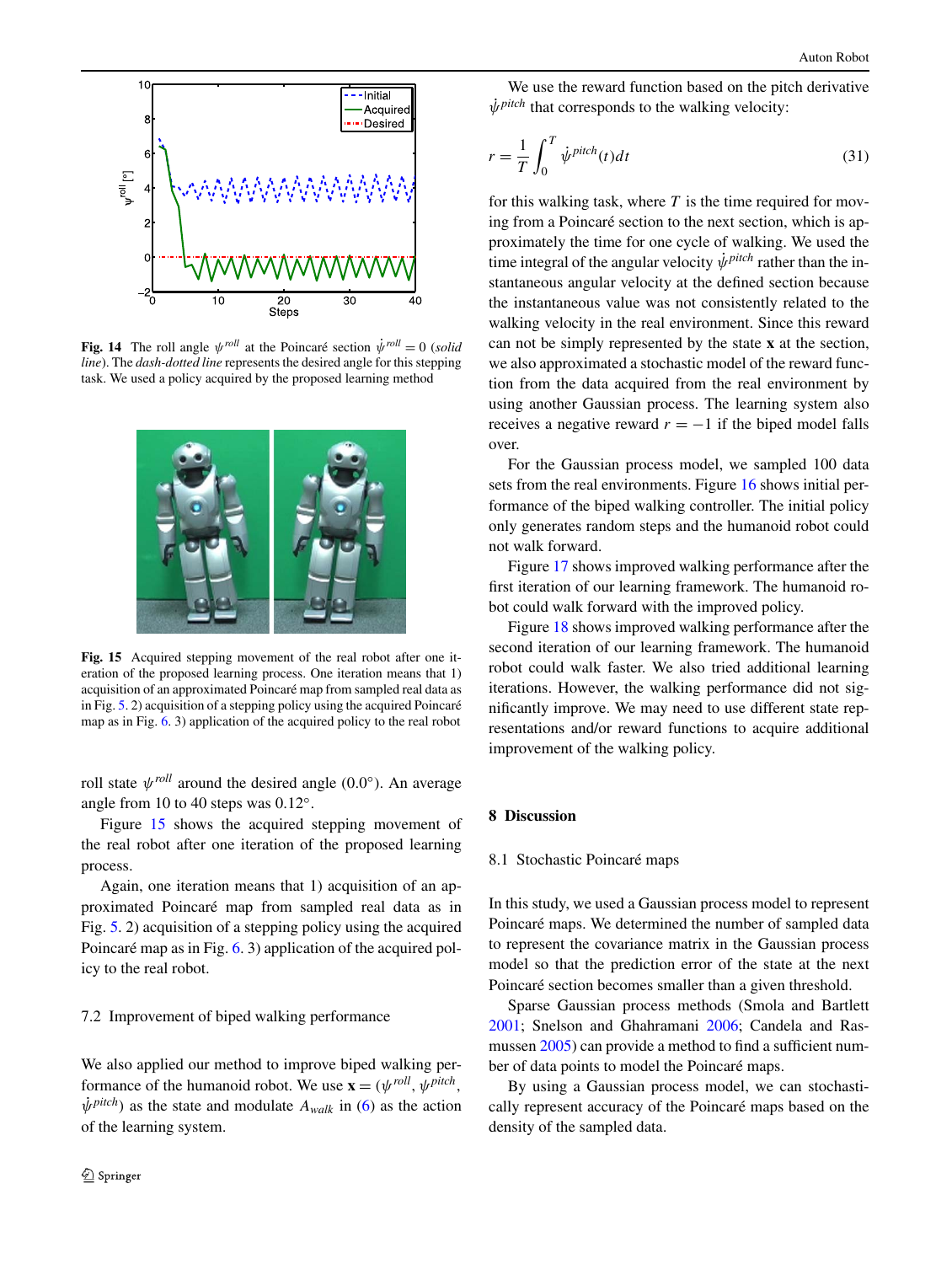<span id="page-10-0"></span>Auton Robot



**Fig. 16** Initial walking pattern. The *line on the floor* represents the starting position. Initially, the humanoid robot explores around the starting position. Time proceeds from *left* to *right*



**Fig. 17** Improved walking pattern after the first iteration of the proposed learning process. Estimated walking speed is 2*.*7 × 10−<sup>2</sup> m/sec



**Fig. 18** Improved walking pattern after the second iteration of the proposed learning process. Estimated walking speed is 4*.*5 × 10−<sup>2</sup> m/sec. The robot could walk faster with this policy than after the first iteration

In Byl and Tedrake [\(2008](#page-11-0)), a stochastic return map is used to represent uncertainty of the ground contact conditions. The stochastic stability when a compass-gait is walking on randomly generated terrain is studied. As Byl and Tedrake ([2008\)](#page-11-0) pointed out, stochastic representation of the walking dynamics can be useful to acquire robust walking policies.

# 8.2 Application to other walking controllers

We applied the proposed learning method to control the amplitude of phase dependent sinusoidal patterns where the phase is modulated according to the center of pressure.

However, application of the learning method is not necessarily limited to the periodic pattern generator model (Morimoto et al. [2006,](#page-12-0) [2008\)](#page-12-0).

Several biped control methods have been proposed and applied to humanoid robots (Hirai et al. [1998](#page-12-0); Kajita et al. [2007;](#page-12-0) Nagasaka et al. [1999,](#page-12-0) [2004](#page-12-0); Sugihara and Nakamura [2005\)](#page-12-0). Most of them use ZMP-based walking controllers. These control methods rely on accuracy of the robot model and tracking performance of high-gain PD controllers. Since the ZMP-based controllers also use the inverted pendulum model to approximate the full-body dynamics, modeling errors are inevitable and feedback controllers to change desired ZMP are necessary. To design these feedback controllers, parameters need to be hand-tuned through experiments. Our proposed learning method may potentially help to tune parameters of the feedback controllers for ZMPbased approaches.

# 8.3 Selection of reward functions

For the stepping task, the reward function is defined by a squared error from a desired COM roll angle. For the walking task, the reward is given according to walking velocity. In both tasks, negative reward is given when a biped robot falls over. Since controlling the single support phase is the goal for the stepping task, using COM and COP states is a reasonable selection. For the walking task, moving forward at a desired speed is one of the goals, and we can represent this goal by including walking velocity in the reward function.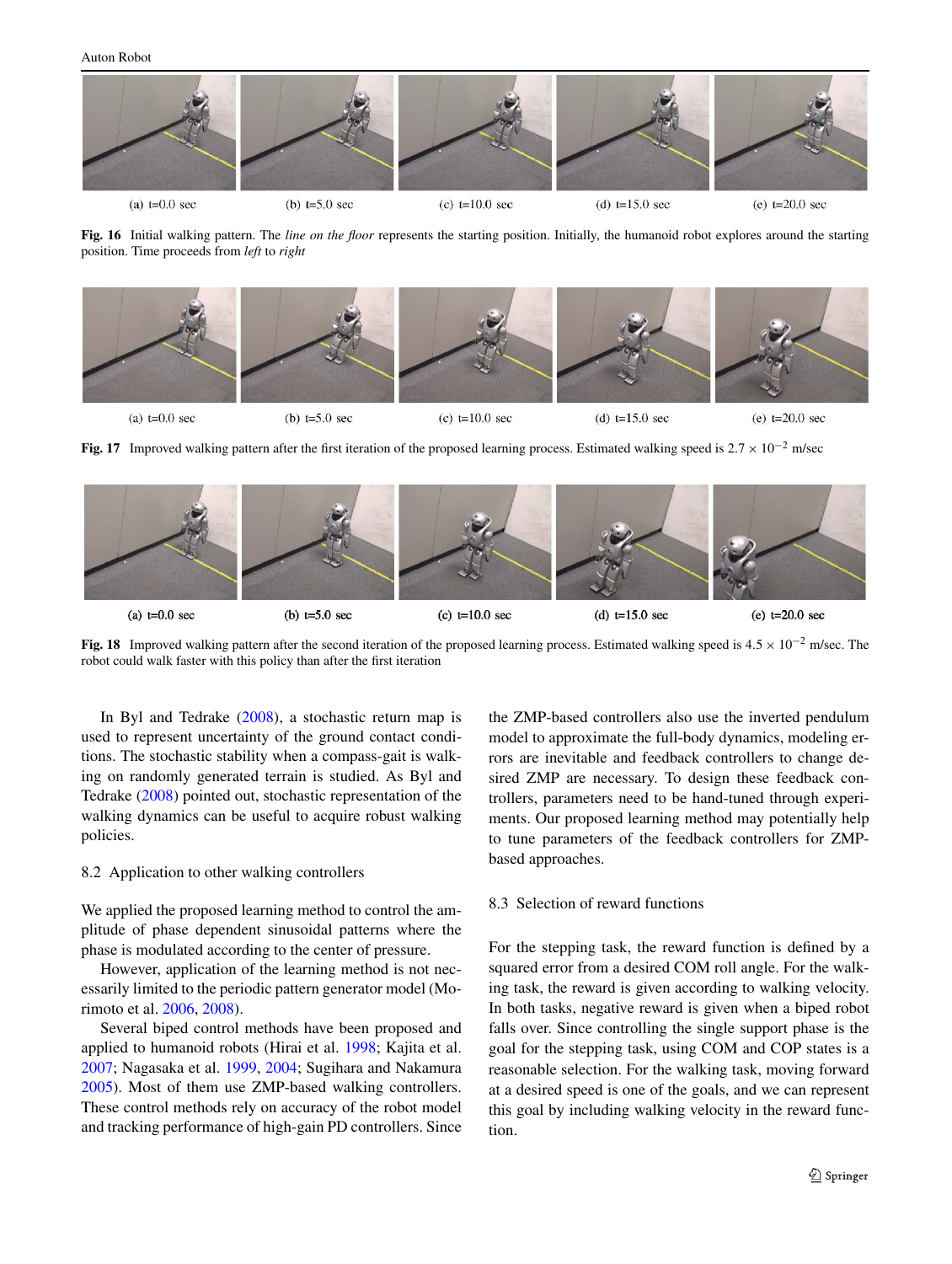<span id="page-11-0"></span>Other reward functions can be adopted for the stepping and the biped walking task. If we can measure energy consumption of real biped robots, we can consider the energy cost as a negative reward (penalty). Similarity between walking patterns of biped robots and human walking patterns could be used to acquire a policy to generate natural looking walking patterns. Ground reaction force can be used as a negative reward to reduce impact forces when the swing leg contacts the ground.

# **9 Conclusion**

We propose using a nonparametric representation of approximated Poincaré maps for biped stepping and walking dynamics and reinforcement learning (RL) to improve task performance. In this study, we first approximate Poincaré maps for stepping and walking dynamics by using data from a simulated model or a real robot, then use the approximated maps for RL to improve stepping and walking policies. We explored using a Gaussian process to approximate the Poincaré maps. By using a Gaussian process, we can estimate a probability distribution of the target nonlinear functions with a given covariance. We showed that we could improve stepping and walking policies by using a RL method with approximated models both in simulated and real environments. Since we used different reward for the stepping and walking tasks, the results showed that our learning framework can improve policies for different objective functions. We applied the proposed control approach to a small humanoid robot.

We evaluated robustness of the resulting stepping policy by pushing the biped model in the horizontal direction and analyzing the return map. We also showed robustness of the resulting walking policy by applying the policy to a real environment. However, by only using one fixed policy, it is difficult to cope with a large environmental change. Therefore, it would be interesting to evaluate how our learning algorithm can quickly adapt to environmental changes.

Compared to other biped learning approaches (e.g., Benbrahim and Franklin 1997; Tedrake et al. [2004](#page-12-0); Morimoto and Atkeson [2007](#page-12-0)), we do not directly use real environments to improve biped walking policies. Therefore, our learning framework requires smaller number of samples from the real environment and can be applied to robots that have may degrees of freedom. On the other hand, our learning method relies on environmental models. We take the reliability of an acquired model into account in a policy improvement process by representing the model with a probability distribution. The estimated reliability of the acquired model can be related to learning performance. We will analyze this relationship in a future study.

In this study, we use a reinforcement learning method (Kimura and Kobayashi [1998\)](#page-12-0) to improve policy parameters. In future work, we will consider using a dynamic programming approach to efficiently update policy parameters using the Gaussian process model (Rasmussen and Kuss [2004\)](#page-12-0) since an analytical update using dynamic programming may reduce the number of iterations to achieve better task performance.

We will also explore convergence properties of the proposed learning method.

**Acknowledgements** We thank Sony Corp. for allowing us the opportunity to use the small humanoid robot. We thank Gen Endo for helping us to setup experiments. We also thank Gordon Cheng for helpful discussions. This material is based upon work supported in part by the National Science Foundation under grants ECS-0325383, EEC-0540865, and ECS-0824077.

#### **References**

- Abbeel, P., Quigley, M., & Ng, A. Y. (2006). Using inaccurate models in reinforcement learning. In *Proceedings of the 23rd international conference on machine learning* (pp. 1–8). New York: ACM.
- Atkeson, C. G. (1998). Nonparametric model-based reinforcement learning. In M.I. Jordan, M. Kearns & S. Solla (Eds.), *Advances in neural information processing systems 10* (pp. 1008–1014). Cambridge: MIT.
- Atkeson, C. G., & Schaal, S. (1997). Robot learning from demonstration. In *Proc. 14th international conference on machine learning* (pp. 12–20). San Mateo: Morgan Kaufmann.
- Bagnell, A., & Schneider, J. (2003). Covariant policy search. In *Proceedings of the eighteenth international joint conference on artificial intelligence* (pp. 1019–1024).
- Baird, L. C., & Moore, A. W. (1999). Gradient descent for general reinforcement learning. In *Advances in neural information processing systems 11* (pp. 968–974). Cambridge: MIT.
- Benbrahim, H., & Franklin, J. (1997). Biped dynamic walking using reinforcement learning. *Robotics and Autonomous Systems*, *22*, 283–302.
- Bishop, C. M. (2006). *Pattern recognition and machine learning*. New York: Springer.
- Byl, K., & Tedrake, R. (2008). Metastable walking on stochastically rough terrain. In *Proceedings of robotics: science and systems IV*, Zurich, Switzerland, June 2008.
- Candela, J. Q., & Rasmussen, C. E. (2005). A unifying view of sparse approximate Gaussian process regression. *Journal of Machine Learning Research*, *6*, 1939–1959.
- Dearden, R., Friedman, N., & Andre, D. (1999). Model based Bayesian exploration. In *Proceedings of fifteenth conference on uncertainty in artificial intelligence* (pp. 457–464). San Francisco: Morgan Kaufmann.
- der Linde, R. Q. V. (1999). Passive bipedal walking with phasic muscle contraction. *Biological Cybernetics*, *82*, 227–237.
- Doya, K. (2000). Reinforcement learning in continuous time and space. *Neural Computation*, *12*(1), 219–245.
- Endo, G., Morimoto, J., Matsubara, T., Nakanishi, J., & Cheng, G. (2008). Learning CPG-based biped locomotion with a policy gradient method: application to a humanoid robot. *International Journal of Robotics Research*, *27*(2), 213–228.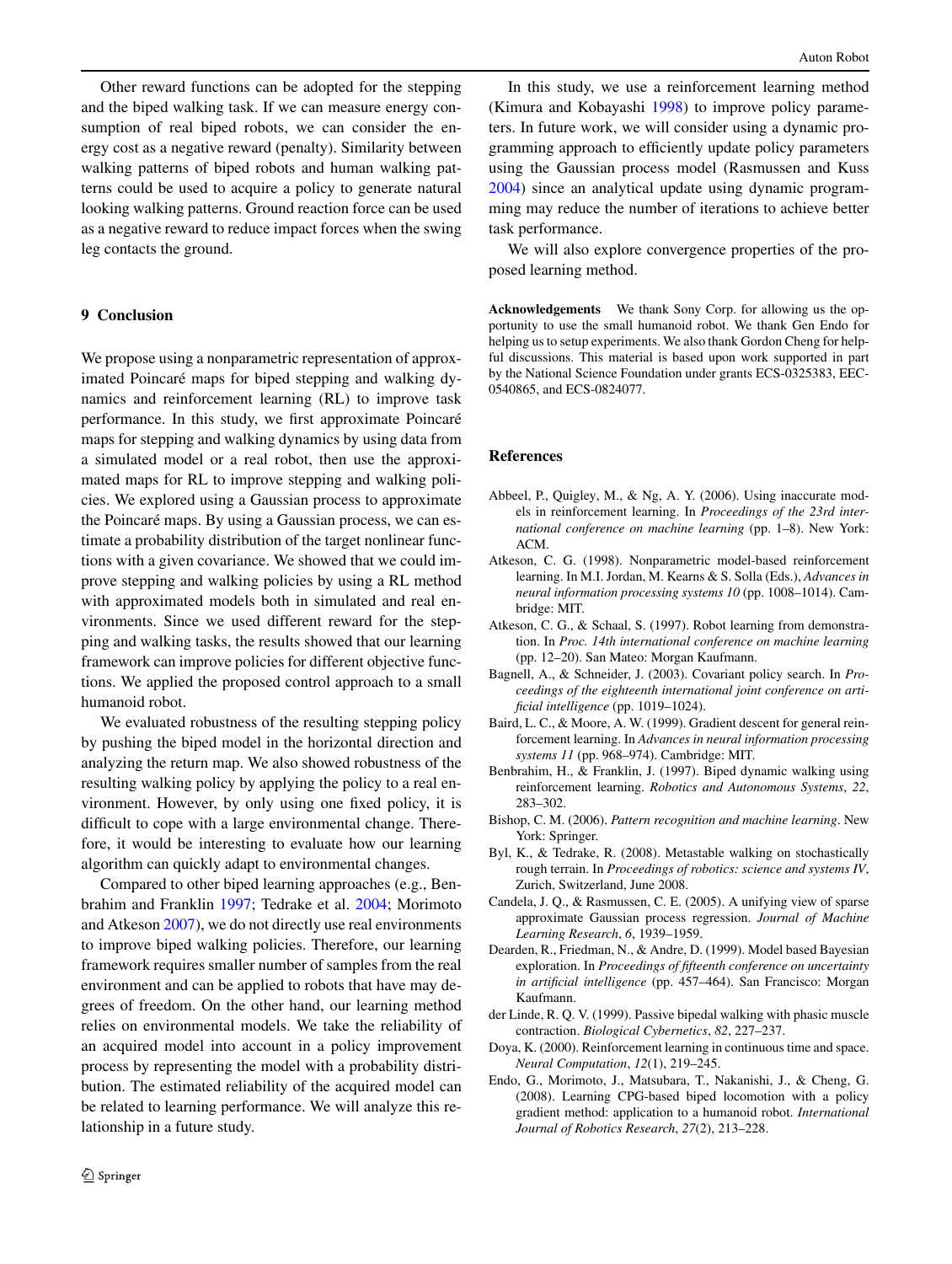- <span id="page-12-0"></span>Ghavamzadeh, M., & Engel, Y. (2007). Bayesian policy gradient algorithms. In B. Scholkopf, J. Platt & T. Hofmann (Eds.), *Advances in neural information processing systems 19* (pp. 457–464). Cambridge: MIT.
- Hirai, K., Hirose, M., & Takenaka, T. (1998). The development of Honda humanoid robot. In *Proceedings of the 1998 IEEE international conference on robotics and automation* (pp. 160–165).
- Howard, M., Klanke, S., Gienger, M., Goerick, C., & Vijayakumar, S. (2009). A novel method for learning policies from variable constraint data. *Autonomous Robots* (same special issue, Part B).
- Hyon, S., Hale, J. G., & Cheng, G. (2007). Full-body compliant human-humanoid interaction: Balancing in the presence of unknown external forces. *IEEE Transactions on Robotics*, *23*(5), 884–898.
- Jaakkola, T., Singh, S. P., & Jordan, M. I. (1995). Reinforcement learning algorithm for partially observable Markov decision problems. In G. Tesauro, D. Touretzky & T. Leen (Eds.), *Advances in neural information processing systems 7* (pp. 345–352). Cambridge: MIT.
- Kajita, S., Nagasaki, T., Kaneko, K., & Hirukawa, H. (2007). ZMPbased biped running control. *Robotics and Automation Magazine, IEEE*, *14*(2), 63–72.
- Kakade, S. (2002). A natural policy gradient. In *Advances in neural information processing systems 14* (pp. 1531–1536). Cambridge: **MIT**
- Kimura, H., & Kobayashi, S. (1998). An analysis of actor/critic algorithms using eligibility traces: reinforcement learning with imperfect value functions. In *Proceedings of the 15th int. conf. on machine learning* (pp. 284–292).
- Ko, J., & Fox, D. (2009). GP-BayesFilters: Bayesian filtering using Gaussian process prediction and observation models. *Autonomous Robots* (same special issue, Part A).
- Konda, V. R., & Tsitsiklis, J. N. (2003). Actor-critic algorithms. *SIAM Journal on Control and Optimization*, *42*(4), 1143–1166.
- Kuvayev, L., & Sutton, R. (1996). Model-based reinforcement learning with an approximate, learned model. In *Proceedings of the ninth Yale workshop on adaptive and learning systems* (pp. 101–105).
- Matsubara, T., Morimoto, J., Nakanishi, J., Sato, M., & Doya, K. (2006). Learning CPG-based biped locomotion with a policy gradient method. *Robotics and Autonomous Systems*, *54*(11), 911– 920.
- McGeer, T. (1990). Passive dynamic walking. *International Journal of Robotics Research*, *9*(2), 62–82.
- Meuleau, N., Kim, K. E., & Kaelbling, L. P. (2001). Exploration in gradient-based reinforcement learning. Technical report, AI Memo 2001-003, MIT.
- Miura, H., & Shimoyama, I. (1984). Dynamical walk of biped locomotion. *International Journal of Robotics Research*, *3*(2), 60–74.
- Miyazaki, F., & Arimoto, S. (1981). Implementation of a hierarchical control for biped locomotion. In *8th IFAC* (pp. 43–48).
- Morimoto, J., & Atkeson, C. G. (2007). Learning biped locomotion: application of Poincaré-map-based reinforcement learning. *IEEE Robotics and Automation Magazine*, *14*(2), 41–51.
- Morimoto, J., & Doya, K. (2001). Acquisition of stand-up behavior by a real robot using hierarchical reinforcement learning. *Robotics and Autonomous Systems*, *36*, 37–51.
- Morimoto, J., Endo, G., Nakanishi, J., Hyon, S., Cheng, G., Atkeson, C. G., & Bentivegna, D. (2006). Modulation of simple sinusoidal patterns by a coupled oscillator model for biped walking. In *Proceedings of the 2006 IEEE international conference on robotics and automation* (pp. 1579–1584).
- Morimoto, J., Endo, G., Nakanish, J., & Cheng, G. (2008). A biologically inspired biped locomotion strategy for humanoid robots: modulation of sinusoidal patterns by a coupled oscillator model. *IEEE Transaction on Robotics*, *24*(1), 185–191.
- Nagasaka, K., Inaba, M., & Inoue, H. (1999). Stabilization of dynamic walk on a humanoid using torso position compliance control. In *Proceedings of 17th annual conference on robotics society of Japan* (pp. 1193–1194).
- Nagasaka, K., Kuroki, Y., Suzuki, S., Itoh, Y., & Yamaguchi, J. (2004). Integrated motion control for walking, jumping and running on a small bipedal entertainment robot. In *Proceedings of IEEE 2004 international conference on robotics and automation* (pp. 3189– 3194). New Orleans, LA, USA.
- Peters, J., & Schaal, S. (2008). Reinforcement learning of motor skills with policy gradients. *Neural Networks*, *21*(4), 682–697.
- Peters, J., & Schaal, S. (2008). Natural actor-critic. *Neurocomputing*, *71*(7–9), 1180–1190.
- Rasmussen, C. E., & Kuss, M. (2004). Gaussian processes in reinforcement learning. In *Advances in neural information processing systems* (vol. *16*, pp. 751–759). Cambridge: MIT.
- Rasmussen, C. E., & Williams, C. K. I. (2006). *Gaussian processes for machine learning*. Cambridge: MIT.
- Riedmiller, M., Gablel, R. H. T., & Lange, S. (2009). Reinforcement learning for robot soccer. *Autonomous Robots* (same special issue, Part A).
- Shiriaev, A., Robertsson, A., Perram, J., & Sandberg, A. (2005). Periodic motion planning for virtually constrained (hybrid) mechanical systems. In *Proceedings of IEEE conference on decision and control* (pp. 4035–4040).
- Smola, J., & Bartlett, P. (2001). Sparse greedy Gaussian process regression. In T. G. Diettrich & V. Tresp (Eds.), *Advances in neural information processing systems 13* (pp. 619–625). Cambridge: MIT.
- Snelson, E., & Ghahramani, Z. (2006). Sparse Gaussian processes using pseudo-inputs. In Y. Weiss, B. Scholkof & J. Platt (Eds.), *Advances in neural information processing systems 18* (pp. 1257– 1264). Cambridge: MIT.
- Strogatz, S. H. (1994). *Nonlinear dynamics and chaos*. Reading: Addison-Wesley.
- Sugihara, T., & Nakamura, Y. (2002). Whole-body cooperative COG control through ZMP manipulation for humanoid robots. In *IEEE int. conf. on robotics and automation*, Washington DC, USA, 2002.
- Sugihara, T., & Nakamura, Y. (2005). A fast online gait planning with boundary condition relaxation for humanoid robots. In *IEEE int. conf. on robotics and automation* (pp. 306–311). Barcelona, Spain.
- Sutton, R. S., & Barto, A. G. (1998). *Reinforcement learning: an introduction*. Cambridge: MIT.
- Sutton, R. S., McAllester, D., Singh, S., & Mansour, Y. (2000). Policy gradient methods for reinforcement learning with function approximation. In *Advances in neural information processing systems 12* (pp. 1057–1063). Cambridge: MIT.
- Tedrake, R., Zhang, T. W., & Seung, H. S. (2004). Stochastic policy gradient reinforcement learning on a simple 3D biped. In *Proceedings of the 2004 IEEE/RSJ international conference on intelligent robots and systems* (pp. 2849–2854).
- Tsuchiya, K., Aoi, S., & Tsujita, K. (2003). Locomotion control of a biped locomotion robot using nonlinear oscillators. In *Proceedings of the IEEE/RSJ international conference on intelligent robots and systems* (pp. 1745–1750). Las Vegas, NV, USA.
- Westervelt, E. R., Buche, G., & Grizzle, J. W. (2004). Experimental validation of a framework for the design of controllers that induce stable walking in planar bipeds. *International Journal of Robotics Research*, *23*(6), 559–582.
- Williams, C. K. I., & Rasmussen, C. E. (1996). Gaussian processes for regression. In *Advances in neural information processing systems* (vol. *8*, pp. 514–520). Cambridge: MIT.